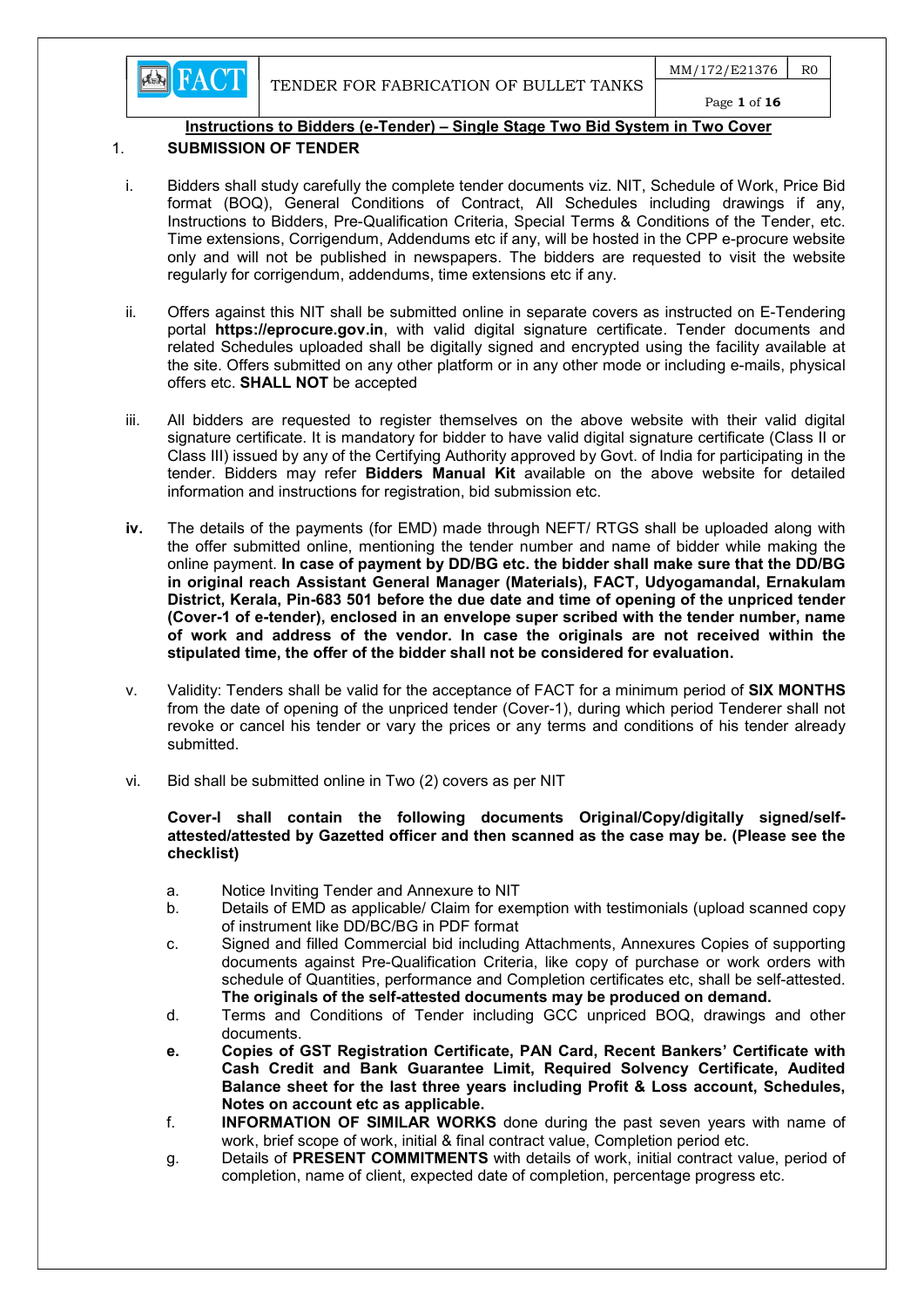

Page 2 of 16

# Instructions to Bidders (e-Tender) – Single Stage Two Bid System in Two Cover

- h. Details of **CONSTRUCTION PLANT AND EQUIPMENT** available with him for using in this work.
- i. SITE ORGANIZATION CHART in "FAMILY TREE" form, showing the number and grades of field supervisory, administrative and craft personnel to be employed in the works.
- j. Resumes of all proposed KEY PERSONNEL of the organization to be associated with the work, detailing their qualifications and experience over the past 10 years.
- k. PROGRAMME OF EXECUTION OF WORKS with respect to OWNER'S Requirement in BAR CHART or PERT FORM highlighting all-important milestones.
- l. Compliance Statement with respect to Technical aspects, General Terms and conditions, Special conditions, Safety Rules etc
- m. Document showing deviations, if any, in case the bidder is not complying fully with the tender conditions as above. Scanned copy of a signed document, stating the deviations against clauses applicable, shall be uploaded in the case of non-compliance.

# Cover II - Only BOQ shall be uploaded in this cover

- a) Price Bid i.e. BOQ attached to the e-tender shall be uploaded after filling all relevant information such as, name of the bidder, basic price and GST in relevant fields.
- b) GST details shall be quoted separately in the column provided in BOQ
- c) The Priced BOQ shall be uploaded strictly in the format (Excel) attached, failing which the offer is liable to be rejected. Renaming or changing the format of BOQ sheet will not be accepted by the System.
- d) Bidders shall quote prices in the BOQ only. Prices indicated elsewhere shall not be considered.

#### Note: Bidder is requested not to send/submit any hard copy of price bid.

- vii. Bidders are advised to submit quotation based on the terms and conditions and other schedules contained in this tender document and not stipulate any deviations as far as possible.
- viii. Any exception/ deviations, which the bidder may propose, shall accompany the quotation. FACT reserves the right to evaluate quotations containing deviations after taking into account impact of such variations in quoted price. All attachments to these tender documents as applicable will become part of any resulting contract.
- ix. Bidders are advised to complete all uploading formalities related to tenders well in advance. FACT shall not be responsible for non-submission/ uploading due to technical reasons, like nonavailability of website in the closing minutes of the tender end date and time. Care shall be taken to submit the hard copy of Cover-1 as mentioned in (iv) above with original EMD & Solvency documents and Integrity pact as per clause 18.0 below, well before the due date and time of Part-1 tender.
- x. In the tender document published by FACT, the content in its entirety is relevant and the bidder shall give the compliance without deleting or altering any of the portion in the whole set of Tender Document. Failure to comply with this requirement may result in rejection of the tender.
- xi. Completeness of scope of work: Tenders shall be for the complete scope of work as described in the Tender Document, without any exclusion. Only those tenders who meet this requirement will be considered for award of the Contract.
- xii. The Tenderer is responsible for properly estimating the difficulty and cost of the work. The Tenderer may request and obtain from all concerned sources/ authorities the clarification of items that require additional definition prior to submitting the proposal. Questions on clarifications required from FACT shall be submitted thru' email.
- xiii. The Tenderer may visit the job site and acquaint himself fully of the site conditions. The Tenderer shall also satisfy himself about the availability of labour, likely labour demands, problems of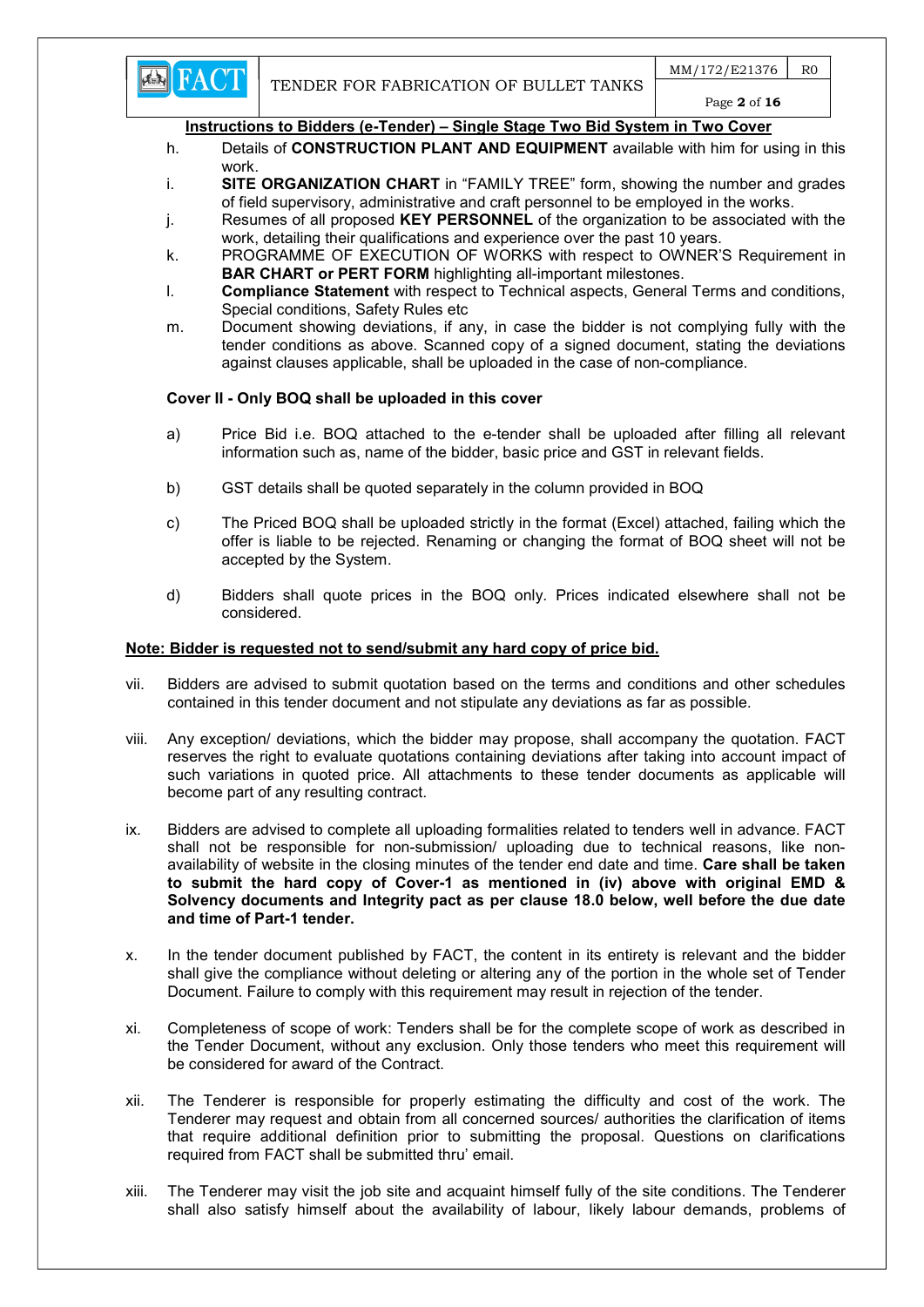weather conditions, infra structural facilities, availability of construction materials etc. No claims whatsoever will be entertained on the plea of ignorance or difficulties involved in the execution of work or carriage of materials on account of the site conditions.

- xiv. The Tenderer shall bear all costs associated with the preparation and submission of his tender and further clarifications as needed including participation in discussions at FACT/FEDO, and FACT/FEDO shall in no case be responsible or liable for such costs regardless of the outcome of the tender evaluation.
- xv. Amendments to the tender documents may be issued by FACT/FEDO prior to the date of submission of tenders for the purpose of clarification and/ or reflecting modifications in the requirements in the tender, which shall be complied with by the tenderer. Such amendments to the tender documents, if any, shall be uploaded at https://eprocure.gov.in only, prior to the date of submission of tenders.
- xvi. Unit prices shall be quoted for all items (In Indian Rupees only), except for items where lump-sum rates are specifically sought. In case of tender for sale or disposing of material by company, highest price will be considered.
- xvii. FACT/FEDO shall proceed with evaluation of the Pre-qualification / or Technical & Commercial documents based on documents as received with each tender and shall not be obliged to call for any missing documents. Bidders are requested, in their own interest, to ensure that their tenders are complete in all respects containing all requested documents and those who do not comply with this requirement would be doing so at their risk. Also closely verify the checklist for the uploaded documents and confirm whether all requested documents are uploaded.
- xviii. FACT/FEDO reserves the right to extend the closing date of the bid without giving any reasons, which shall be published in https://eprocure.gov.in.
- xix. In case information, if any given by the bidder, is found to be untrue, FACT/FEDO reserves the right to terminate the contract without any notice or assigning any reason thereof.
- xx. Any intimation to contractors will normally be sent by e-mail at their address given in their bid. FACT/FEDO will not be responsible for delay in delivery of mail or non-receipt of intimation due to any reason.
- xxi. The quotations shall be submitted in English Language and the units of measurement shall be in metric system.

# 2. EARNEST MONEY DEPOSIT :

- i. EMD may be remitted through NEFT/ RTGS to the account as given below or shall be submitted in the form of Demand Draft from a Nationalized/Scheduled Bank in INDIA drawn in favour of FACT payable at Udyogamandal or shall be in the form of Bank Guarantee. (Form of BG attached). The details of the remittance of EMD such as UTR No./ DD No. as applicable shall be uploaded along with the tender document. If payment of EMD is made by DD/ Bank Guarantee, ORIGINAL document is to be submitted at the office of AGM (Materials), FACT before the due date and time of opening of TECHNICAL BID, super scribing the tender number, name of the work and name of the bidder on the envelope containing the document.
- ii. Account details for remittance of EMD through NEFT/ RTGS are as given below.

| Name of A/c Holder |    | Fertilisers And Chemicals Travancore Ltd. |
|--------------------|----|-------------------------------------------|
| Account Type       | ÷  | Cash Credit                               |
| Account No         | ÷  | 57017844467                               |
| <b>IFS CODE</b>    | ÷  | SBIN0070158                               |
| Name of Bank       | ٠. | State Bank of India                       |
| <b>Branch</b>      | ÷  | Udyogamandal                              |
| <b>District</b>    | ÷  | Ernakulam                                 |
| State              |    | Kerala                                    |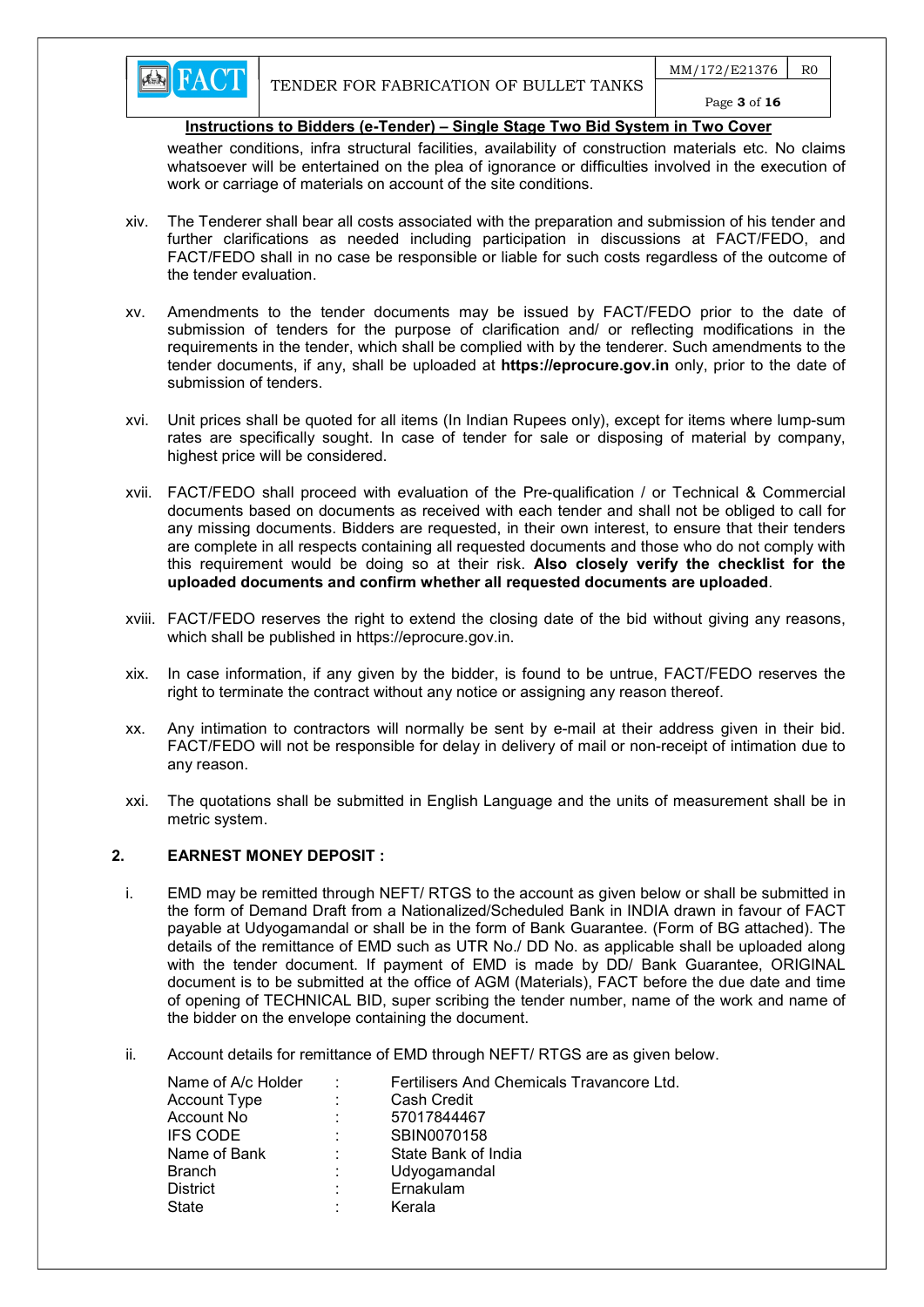

Page 4 of 16

# Instructions to Bidders (e-Tender) – Single Stage Two Bid System in Two Cover

The bidder shall indicate the name of the bidder and tender number while making the online payment through NEFT/ RTGS and the details of the payment with UTR No shall be uploaded along with the offer submitted online

The Earnest Money Deposit accompanying the tender, if in the form of Bank Guarantee, shall be kept valid up to a period of ONE MONTH beyond the validity of tender itself. (For minimum 7 Months). The successful Tenderer shall keep the EMD valid up to the date of entering into a formal contract with FACT and establishing the Performance Bond.

- iii. Bids without EMD shall be rejected. EMD and document fee is exempted for Micro, Small and Medium Enterprises (MSME) having a valid certificate of registration/Udyog Aadhar issued by the National Small Industries Corporation/Govt. of India. Copy of the certificate shall be provided/uploaded along with the bid to avail exemption. EMD and document fee is exempted for government departments/PSUs/Khadi Board/registered labour contract cooperative societies also.
- iv. No interest shall be paid on the EMD.
- v. If the bidder retracts from or without request of FACT, revises his bid within the validity period of the bid, the EMD shall be liable to be forfeited without prejudice to FACT's other rights to claim damages.
- vi. In case the bidder whose bid is accepted, fails to deposit the prescribed Security Deposit or fails to execute the agreement or fails to commence the execution of the work within the specified time, the contract issued to him is liable to be cancelled and the Earnest Money already deposited by the contractor shall be forfeited without any further reference to the contractor and alternative arrangements made at the risk and cost of the Contractor.
- vii. On the successful tenderer remitting the Security Deposit, EMD of all unsuccessful bidders will be released. The EMD of the successful Bidder will be adjusted against Security Deposit or will be released, if the bidder wishes so, upon entering into an agreement and providing the Performance Bond.
- viii. BANK GUARANTEES: All Bank guarantees shall be submitted as per the relevant formats attached and shall be issued/confirmed by a Nationalised / Scheduled bank in India.

# 3. VALIDITY

The bid shall be valid for a period of **Six Months** or for any higher period as prescribed in the tender notice / documents from the date of opening of bids during which period Tenderer shall not revoke or cancel his tender or vary the prices or any terms and conditions of his tender already submitted. The tender / bid submitted is liable to be disqualified and the EMD furnished is liable to be forfeited, in case of non adherence.

# 4. PRICING

- i. The quotations shall, in all respects, conform with the enclosed specifications, drawings, data sheets, terms & conditions and other schedules enclosed herein.
- ii. The unit rate quoted will form the basis of compensation even if the scope of work is altered or vary within the stipulated completion period.
- iii. Bidders are requested to quote firm prices / rates valid through the completion period and no escalation in prices / rates whatsoever will be permitted. In case Bidder modifies his rates / prices before placement of order, his offer is likely to be disqualified & EMD forfeited.

# 5. EVALUATION OF QUOTATIONS

i. The following conditions shall be considered in the evaluation of quotations: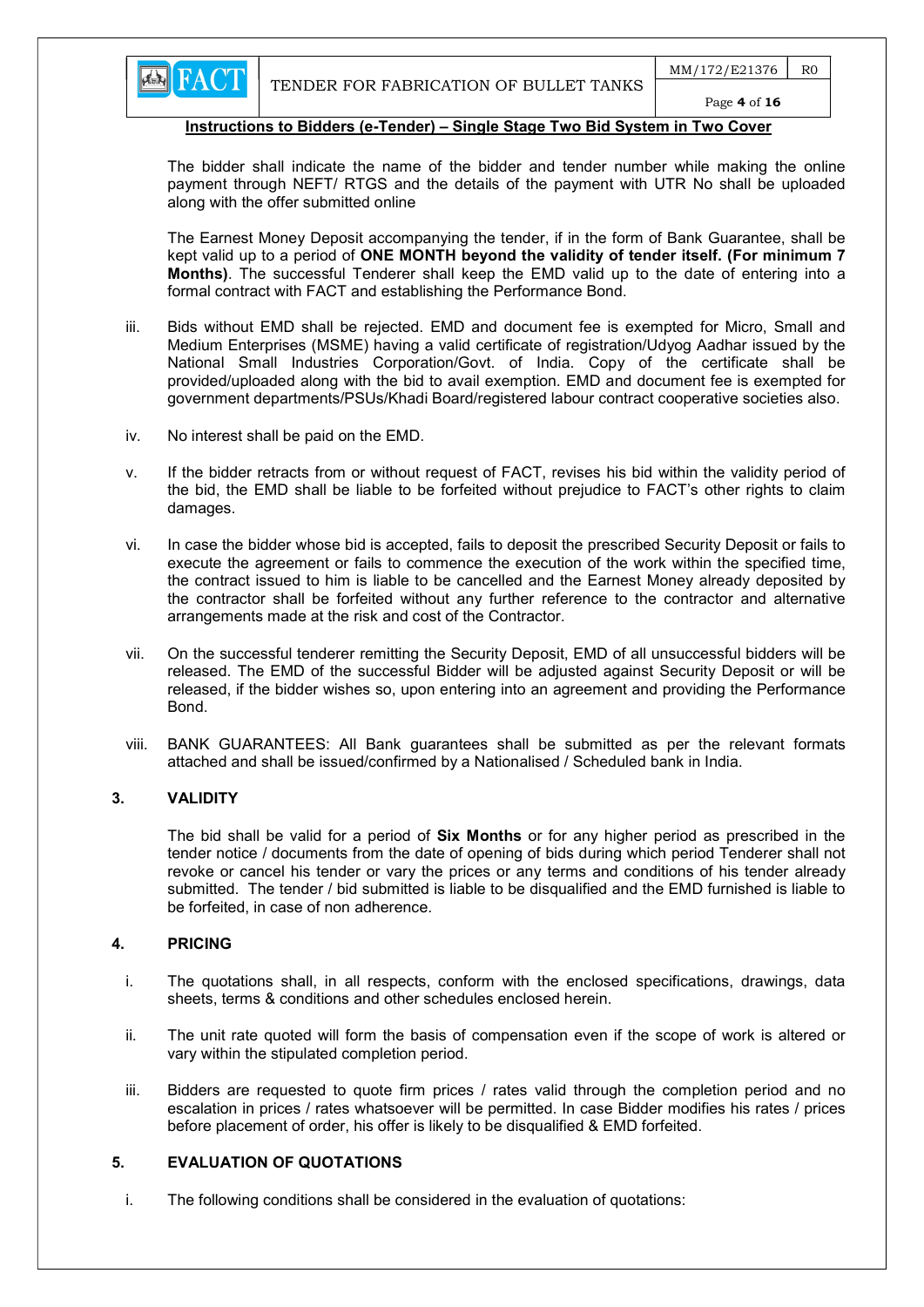

- a. Agreement with terms and conditions and schedules of Tender document
- b. Price
- c. Delivery / Completion period
- d. Experience with the same or similar works for the intended services
- e. Bidder's resources (Finance, man-power, plants & equipments) under possession for satisfactory execution of WORK.
- ii. Bidders are expected not to take any deviations from the terms indicated in the tender documents. For bid evaluation, FACT/FEDO shall make Price loadings to the quoted prices of Tenderer towards deviations in terms & conditions of the tender as follows.
	- a. Payment Terms : No advance payment is acceptable. In case of earlier payments than the stipulated payment schedule, the same shall be loaded with 4.05% above SBI MCLR- 1 Year (as on PART A Unpriced bid opening) for the period & amount of earlier payment..
	- b. Price Reduction Clause
		- 1. As per Tender(0.5% per each week or part there of delay sub.to a max.10 %): Nil loading
		- 2. 0.5% per week or part thereof to a capped value :% loading for the difference from 10%.
		- 3. Any other deviation or non acceptance: 10% loading.
	- c. No deviation in Security Deposit & Performance Guarantee terms are acceptable.
- iii. Bids from bidders, against whom any criminal case, enquiry or investigation/ report by authorities like Vigilance, CBI etc., are pending in relation with FACT or bidders who are defaulting Contractors of FACT, shall be disqualified and rejected.
- iv. FACT/FEDO reserves the right to reject any or all bids without assigning any reasons whatsoever, and/ or based on the past unsatisfactory performance by bidders at FACT/ other PSEs / Govt. Departments. The opinion of FACT/FEDO regarding the same shall be final and conclusive. The work may be split up if considered expedient.
- v. In case more than one bidder becomes L1, the contract will be finalized based on revised lowest tendered amount, which will be obtained from the L1 bidders.
- vi. FACT/FEDO reserves the right to negotiate with the lowest bidder only as per CVC guidelines.
- vii. FACT/FEDO shall, at its own discretion, delete any one or more item of works from the tender at any time without assigning any reason whatsoever.

# 6. BID OPENING

- i) Part-I, Technical bids of all bidders who submit their Bids as per the instructions by the due date and time as above and which are in conformity with the Enquiry instructions shall be opened online, on the specified bid opening date & time.
- ii) Part-II Price bids of bidders whose Part-I bids are found acceptable based on prequalification and techno-commercial evaluation only will be opened on a subsequent date. The Price bid opening date/time will be intimated to the bidders concerned.

# 7. CLARIFICATIONS

In case any clarifications are required, the bidder shall contact FACT thru' e-mail. FACT shall give such clarifications by e-mail. All clarifications provided shall be binding on bidder. No claim shall be entertained subsequently on the grounds of insufficient knowledge at the time of submission of tender. All clarifications/ correspondences with respect to this tender enquiry shall be made to the AGM (Materials) FACT as per NIT.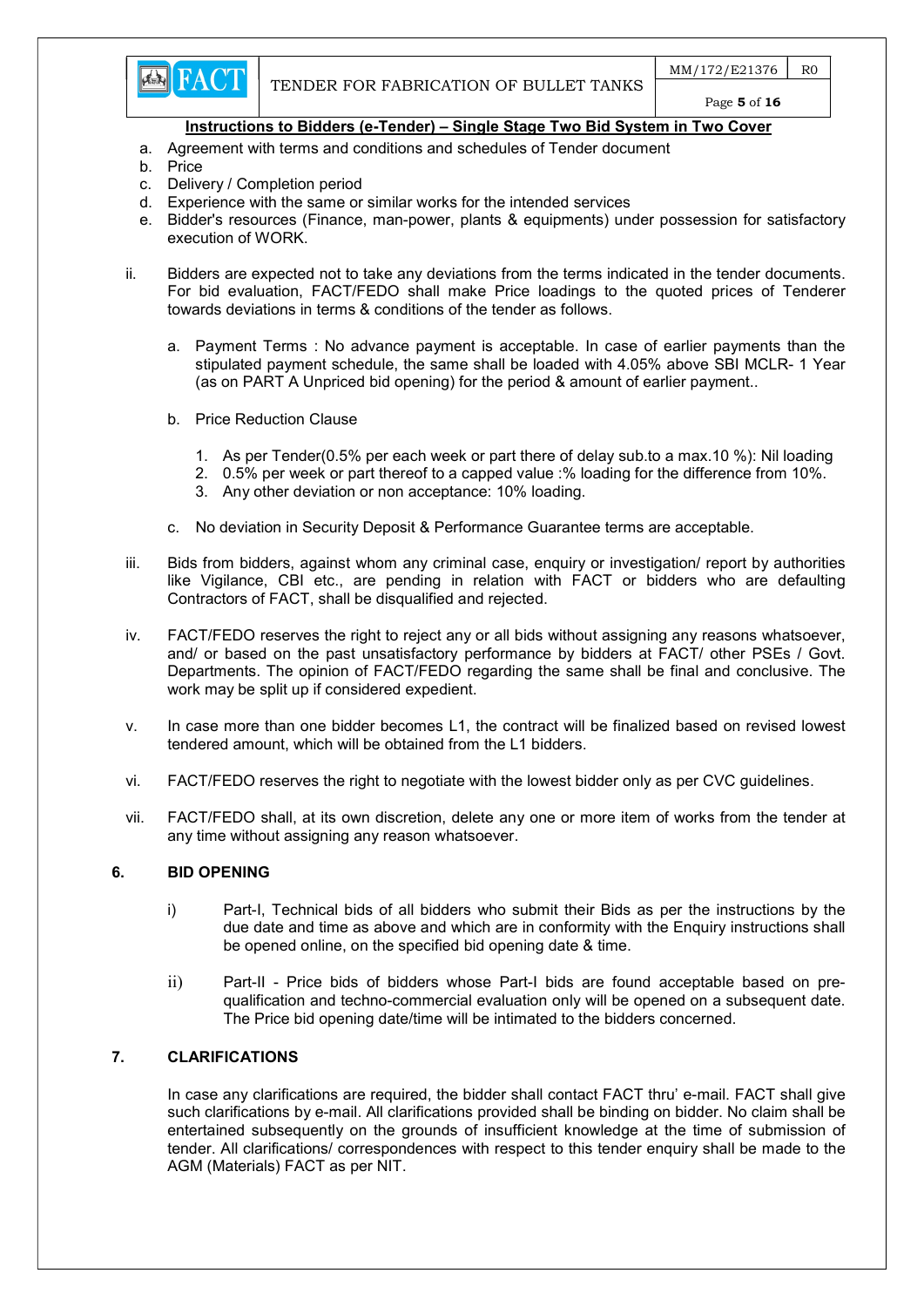

 $MM/172/E21376$  R0 Page 6 of 16



# Instructions to Bidders (e-Tender) – Single Stage Two Bid System in Two Cover

# 8. AUTHORISED REPRESENTATIVE OF TENDERER

The quotation shall contain the name, address, place of business of person or persons making the tender and shall be signed by tenderer with his digital signature. Partnership firms shall furnish the full name of all the partners in the offer. It shall be signed in the partnership's name by all the partners or by duly authorised representative followed by the name and designation of the person signing. A copy of constitution of the firm with names of all partners shall be furnished. Online Quotation by a Corporation shall be signed by an authorised representative and a Power of Attorney in that behalf shall accompany the quotation.

# 9. AWARD OF CONTRACT

Contract will be awarded by FACT/FEDO the tenderer whose tender has been determined to be in agreement with terms and conditions and schedules of Tender document and who has offered the lowest evaluated price provided that the Tenderer so selected for award has the capacity and resources to carry out the contract as judged by FACT/FEDO. Notwithstanding the above, FACT/FEDO reserves the exclusive right to accept or reject any or all tenders without any obligation or liability whatsoever to any of the tenderer.

# 10. ACCEPTANCE OF TENDER AND ISSUE OF LOI/ WORK ORDER

The acceptance of the bid will be intimated to the successful bidder, who will be called CONTRACTOR thereafter, through a Letter of Intent (LOI) or a Work Order. If an LOI is issued first, this will be followed by a Work Order. The duplicate copy of the Work Order will have to be returned to FACT/FEDO duly signed on all pages as token of acceptance of the Work Order. Within 15 Days from the receipt of LOI/ Work Order whichever is issued first, the CONTRACTOR shall remit the required Security Deposit for the Work. Also as prescribed in the LOI/ Work Order/ tender documents, the Contractor shall execute an agreement in stamp paper(INR 500) of the required value as per the Proforma prescribed by FACT for the satisfactory performance of the contract. In case the CONTRACTOR fails to accept the Work Order or fails to deposit the prescribed Security Deposit or fails to execute the Agreement or fails to commence the execution of the work within the time specified in the LOI/ Work Order/ Work to Proceed Notice, the LOI/ Work Order issued will be cancelled and the EMD already deposited by the Contractor shall be forfeited without any further reference to the Contractor and alternative arrangements shall be made at the risk and cost of the Contractor. The contractor whose EMD is forfeited is liable for delisting from FACT and also shall not be eligible to participate in the other tenders invited by the company at the sole discretion of FACT. Incomplete quotations are liable to be rejected.

# 11. SECURITY DEPOSIT

The successful bidder (Contractor) shall be required to furnish an interest free Security Deposit (SD) equivalent to 10% of the contract value as per mode prescribed in the tender document/work (However if the amount exceeds Rs. 10,000/- Bank guarantee from a Nationalized / Scheduled Bank in INDIA is also accepted as SD).

# 12. FRAUD PREVENTION POLICY

Bidders shall comply with Fraud Prevention Policy of FACT 2012 (FPPF 2012). The said Policy is available in FACT Website www.fact.co.in

# 13. FACT GATE ENTRY PASS:

Entry pass to the contract workers will be issued by CISF. For entry pass, the contractor shall submit an application to CISF through work-executing department and HR department. The following documents shall be submitted along with the request.

- a. Copy of age proof
- b. Police clearance certificate
- c. Copy of bank passbook
- d. Copy of Aadhaar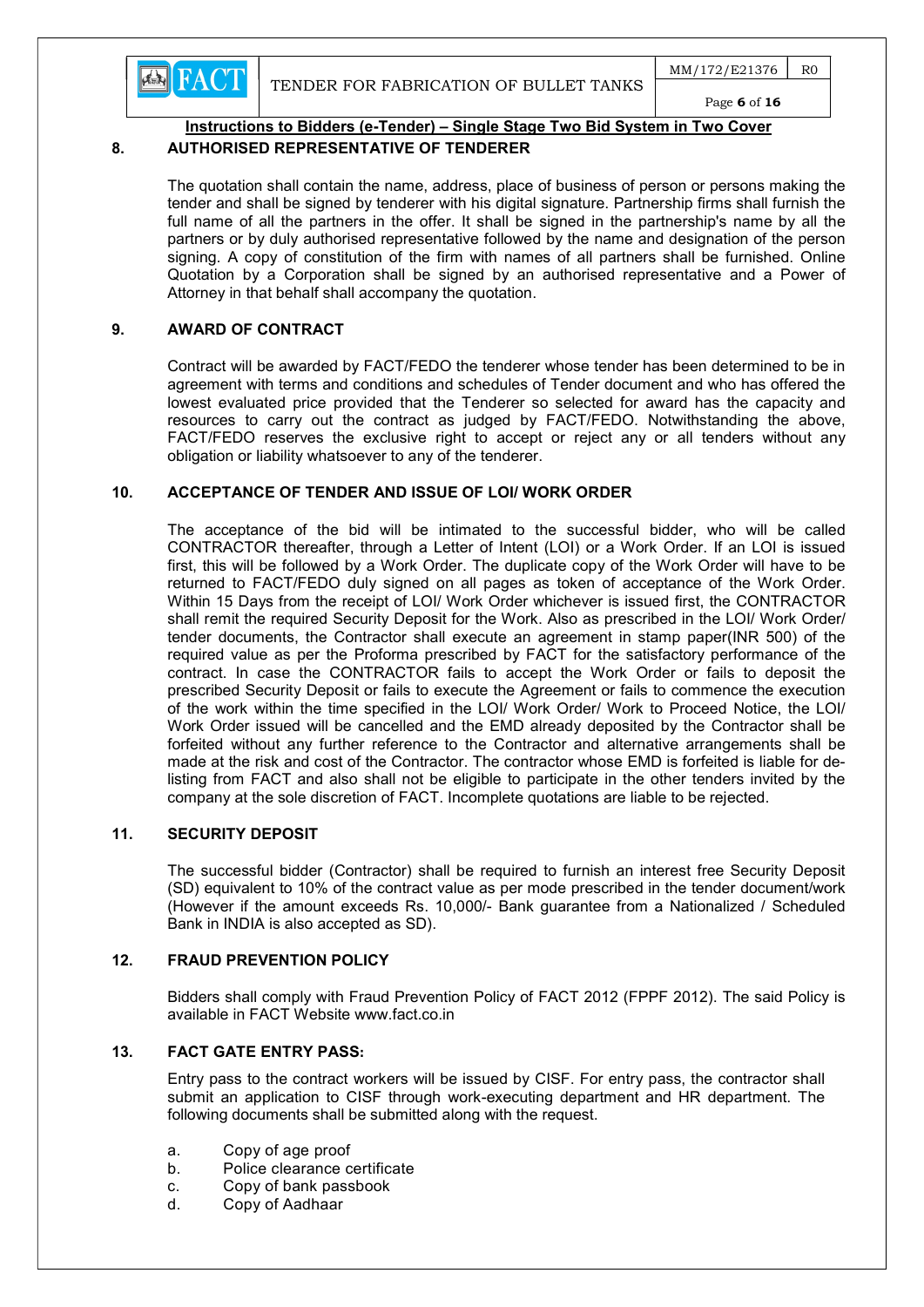

- e. Two copies of passport size photographs
- f. Duly filled application for ESI and PF enrolment (for new members)

# 14. CHANGE IN CONSTITUTION

Any change in constitution of Contractor's firm shall be done only with prior information to FACT.

#### 15 WAGES TO CONTRACTOR WORKERS:

The Contractor shall pay the wages to the workers only through banks. Proof of bank remittance certified by banks is to be submitted along with the wage roll to the work-executing department before 5 th of every month. A copy of the same proof of bank remittance is also to be attached along with the bills to Finance Department

#### 16 DISPUTES

- a) Should there be any discrepancy, inconsistency, error or omissions in the contract or any of the contract documents the matter may be referred to the concerned Controlling Officer of FACT through the Engineer-in-charge who shall give his decision and issue to the contractor instructions directing in what manner the work is to be carried out. The decision of the Controlling Officer shall be final and conclusive and the contractor shall carry out the work in accordance with his decision.
- b) This contract shall be subject to and shall in all respects be governed by Indian law. If any dispute(s) arises out of or in connection with this contract, or in respect of any defined legal relationship associated therewith or derived there from, the unresolved dispute(s) shall be referred to arbitration in accordance with the provisions of the Arbitration and Conciliation Act, 1996, as amended from time to time. The number of Arbitrator shall be one and the language of the arbitration proceedings shall be English. The place of arbitration proceedings shall be Ernakulam in Kerala.
- c) Any legal proceedings relating to this contract shall be limited to courts of law under the jurisdiction of the Kerala High Court at Ernakulam.

#### 17.0 MAKE IN INDIA

- 17.1 Purchase preference shall be given to local suppliers in the manner specified in the latest Revision of Public Procurement (Preference to Make in India) Order 2017, and amendments thereto, subject to orders issued by Deptt. of Fertilisers, Govt. of India.
- 17.2 For the purpose of extending purchase preference, the minimum local content shall be 50% and margin of purchase preference shall be 20%, as defined in the above Orders, unless specified otherwise in the Enquiry.
- 17.3 To claim benefits under Make in India Order, the bidder shall provide self-certification or such other certificate(s) as prescribed in the Order, as applicable, that the item offered meets the minimum local content and shall give details of the location(s) at which the local value addition is made.

#### 18.0 INTEGRITY PACT(IP)

The bidders shall sign and submit an "Integrity Pact (IP)" to be executed between the bidder and Fertilisers and Chemicals Travancore Ltd. along with the bid as per attached format. IP shall be implemented through the following Independent External Monitor (IEM) for the bid.

> Mr. P.K. Vijayakumar, IRS (Retd), Madhavam, Vaniyan Lane, Punkunnam P.O, Thrissur – 680002 Mobile: 8547381122 Telephone: 0487-2381123 E-mail address: vkmenon78@gmail.com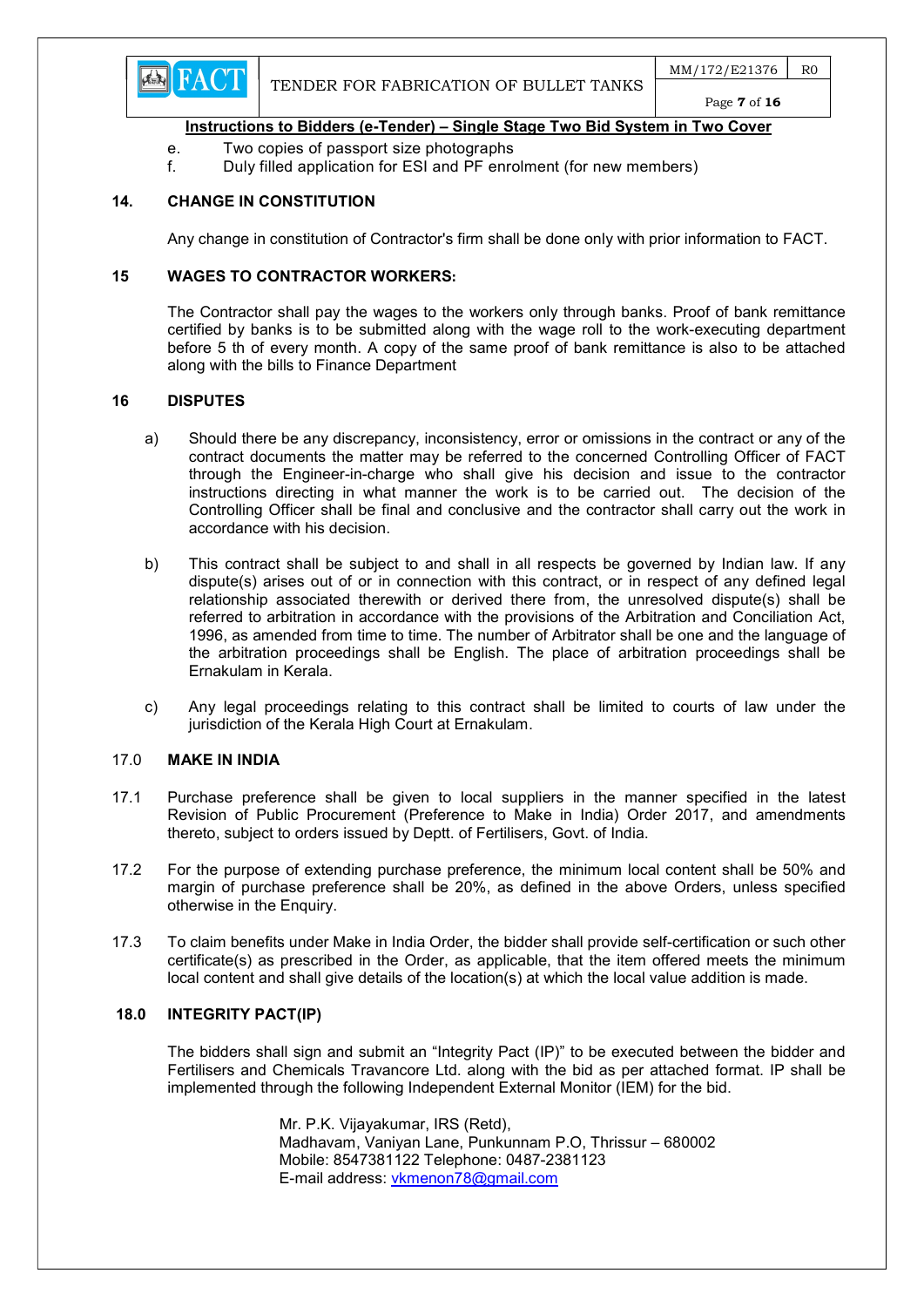

#### 19.0 CONCESSIONAL RATE OF CUSTOMS DUTY:-

- 19.1 Being a project for setting up of a new fertilizer plant, owner is entitled to Customs Duty Concession at 5% as per Notification issued by Department of Revenue, Ministry of Finance, in exercise of powers conferred by Sub Section 1, Section 25 of the Customs Act 1962 and subsection 12 of section 3 of Customs Tariff Act 1975. It is the responsibility of the contractor to make necessary arrangement, support, assistance to avail the said Customs Duty concession and pass the benefit to the owner in all imported goods / items on which the said benefit is available.
- 19.2 "It is the responsibility of the contractor to get all the applicable benefits of deemed export available to the project, as per prevailing Foreign Trade Policy. The contractor shall submit the details of benefits considered in the bid and also inform the details of documents to be submitted by the owner for availing all these benefits to the project."
- 20.0 IMPORTANT : Before Price bid opening, the Bidders shall be required to give PRICE BREAK UP IN % OF TOTAL PRICE FOR the SUPPLY of IMPORTED MATERIALS in the following format.

 Details of each imported materials required for Barge and associated Facilities complete in all respects including Spares shall be furnished.

| Item Description | % of price<br>quoted | Basic<br>Customs<br>Duty(BCD) | Social<br>welfare cess   Customs<br>on BCD | <b>IGST</b><br>on<br>duty | Any other charge*<br>in % of quote |
|------------------|----------------------|-------------------------------|--------------------------------------------|---------------------------|------------------------------------|

(\* Please give details on any other charge if any)

 The above breakup shall be considered for deducting / passing on benefit to FACT in case of Import is on concessionary customs duty/ deemed export.

#### 21.0 NOTE

Whenever any portion of the "Special Conditions of Contract" or "Notice Inviting Tender" (NIT) is repugnant to or at variance with any provision of this document "Instructions to Bidders", the respective provisions of "Special Conditions of Contract" or "Notice Inviting Tender" (NIT) shall prevail. Similarly whenever any portion of the "General Conditions of Contract" is repugnant to or at variance with any provision of this document "Instructions to Bidders", the respective provisions of "Instructions to Bidders" shall prevail.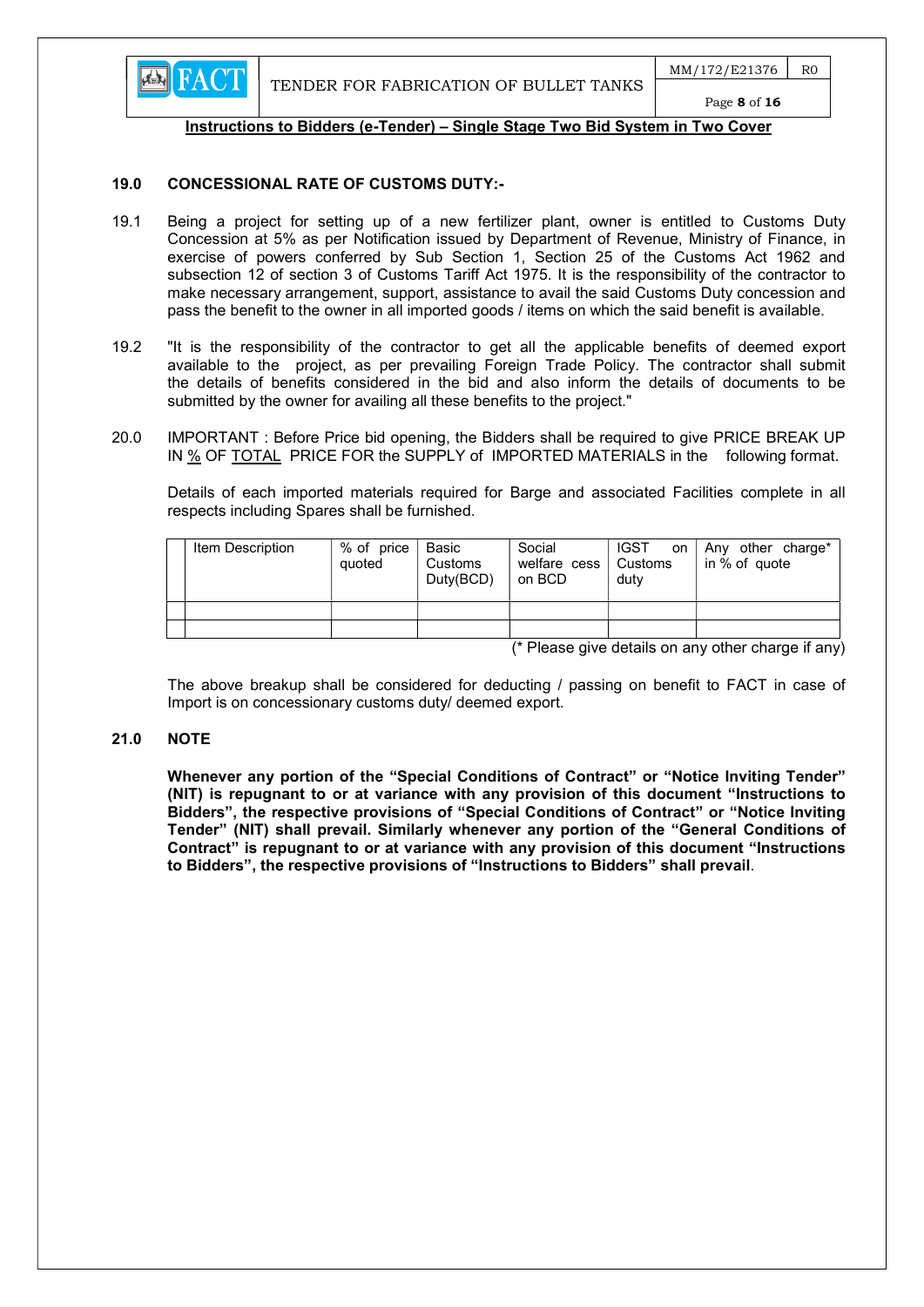$MM/172/E21376$  RO Page 9 of 16

# Instructions to Bidders (e-Tender) – Single Stage Two Bid System in Two Cover PROFORMA FOR EARNEST MONEY DEPOIST

(` in INR 500/- Stamp Paper)

The Fertilisers And Chemicals Travancore Limited, Udyogamandal - 683 501 Kochi, India

**EN FACT** 

THIS DEED made……… 'day of ….. by Bank (Name & Address of the branch of the bank) a Bank incorporated in ……….and having its Registered Office at ………….….(hereinafter called" The Bank" ) which expression shall include its successors and assigns).

WHEREAS…………….(Name of Contractor, Place, Registered Office, if any) (hereinafter called the TENDERER) are submitting tender for the work of ……………………………..for The Fertilisers And Chemicals, Travancore Limited, Cochin Division, Ambalamedu – 682 303 , Kochi, India (hereinafter called the OWNER) against the invitation to Tender No……………… ….Dtd. ……………..of the Fertilisers And Chemicals Travancore Limited, Kochi Division, Ambalamedu subject to the terms and conditions therein.

AND WHEREAS the said Invitation to tender provides that Tenderer shall along with the Tender furnished an Earnest Money Deposit of Indian Rupees. ………………(Rupees. ………………only) in the form therein mentioned and the form of payment of Earnest Money Deposit includes guarantee by any Nationalised Bank of India / Scheduled or Foreign Bank registered in India, undertaking full responsibilities to indemnify and pay to OWNER in India in case of default by the Tenderer. And the said TENDERER has approached us and at their request and in consideration of the promises ,we, the said BANK have agreed to give such guarantee as herein-after mentioned.

- 1. We, the BANK do hereby unconditionally undertake to pay the OWNER merely on demand and without demur all monies to the extent of Rs………………….(Rupees . … ……………………………………. only) on commission of any breach by the said TENDERER of any of the terms and conditions of the said tender or by any reason of the TENDERER'S failure to perform the said tender. The BANK hereby agrees that the decision and demand of the OWNER on the aforesaid matter and or as to the amount payable by the BANK shall be final, conclusive and binding on the BANK without further proof.
- 2. We, further undertake to pay to the OWNER any money so demanded notwithstanding any dispute or disputes raised by the TENDERER in any suit or proceeding before any Court or Tribunal relating thereto our liability under this present being absolute and unequivocal.
- 3. The payment so made by us under this guarantee shall be a valid discharge of our liability for payment there under and the TENDERER shall have no claim against us for making such payment.
- 4. This guarantee is not revocable by notice during its currency but will continue with full force until all the obligations of the TENDERER under the terms of the Tender have been met and the OWNER discharges the guarantee accordingly. This guarantee shall not be affected by any change in the constitution of the BANK or OWNER or TENDERER nor shall this guarantee be affected by any change in the constitution of the OWNER / TENDERER by absorption with any other body or corporation and this guarantee will be available to or enforceable by such body or corporation.
- 5. The OWNER may without affecting BANK'S liabilities and obligations hereunder grant time or other indulgence to or compound with the TENDERER or enter into any agreement or composition or agree to forbear or forbear to enforce any of the terms and conditions of the said tender against the TENDERER or agree to vary any of the terms and conditions of the said tender.
- 6. Notwithstanding anything contained in the foregoing our liability under this guarantee is limited to a maximum of Rs…………… (Rupees………only). Our guarantee shall remain in force to…………… ( 7 months from the due date of tender ) until-unless a claim or demand under this guarantee is made on us within six months after the expiry of the above date, all your rights under the said guarantee shall be forfeited and we shall be released and discharged from all liabilities there under.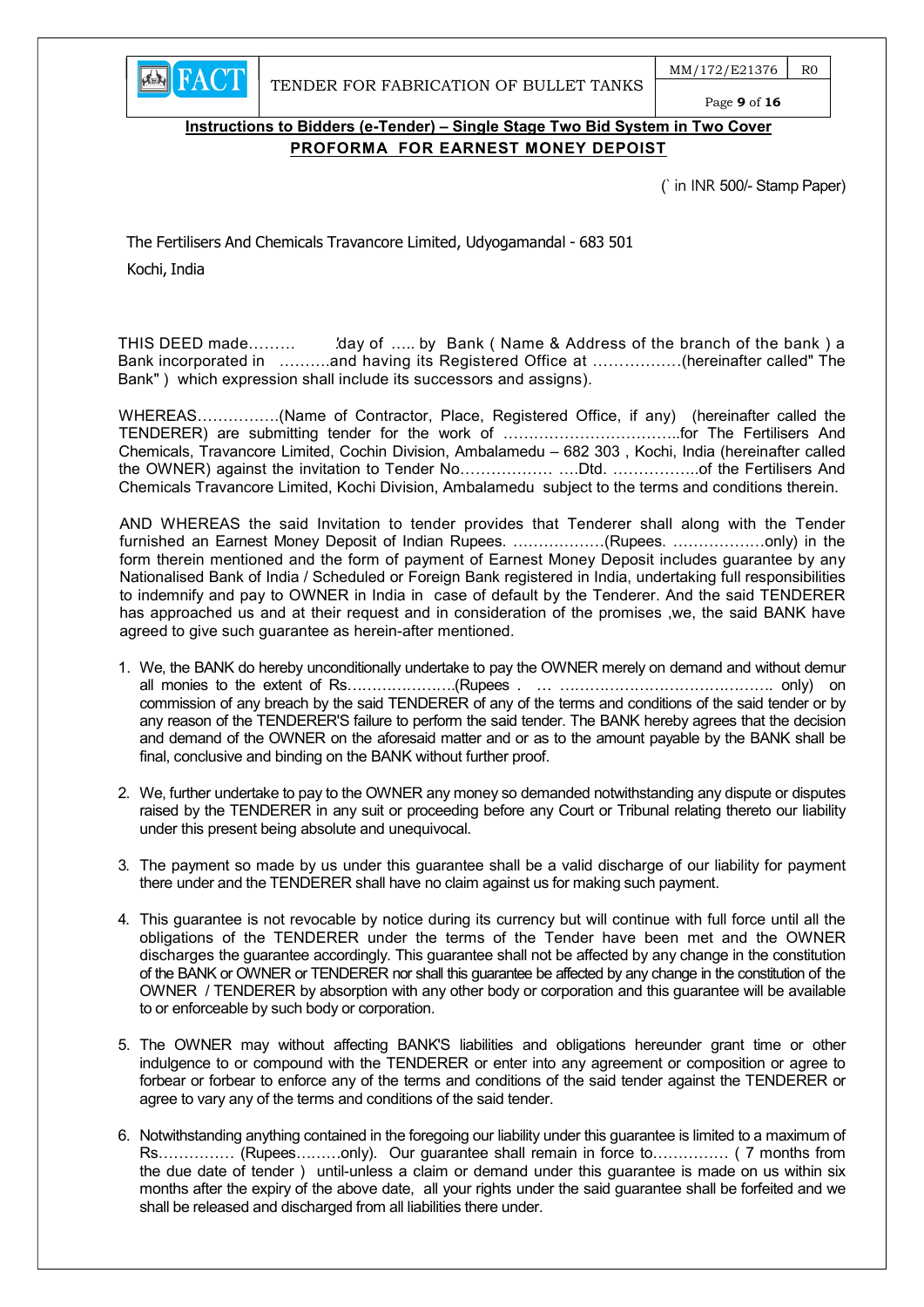

 $MM/172/E21376$  R0

# Page 10 of 16

# Instructions to Bidders (e-Tender) – Single Stage Two Bid System in Two Cover

- 7. We the Bank lastly undertake not to revoke this guarantee during its currency except with the previous consent of the OWNER in writing. Any notice by way of request, demand or otherwise hereunder may be sent by registered post to the BANK addressed as afore said and if sent by in registered post it shall be deemed to have been given at the time when it would be delivered in due course of post and in proving such notice when given by registered post it shall be sufficient to prove that the envelope containing the notice was sent by registered post and certificate signed by an officer of the OWNER that the envelope was so posted shall be conclusive.
- 8. Disputes/differences, if any, relating to or arising out of this Bank Guarantee, shall be settled by courts having jurisdiction over Udyogamandal in Kerala State, where the registered office of the company is situated and no other court shall have jurisdiction in the matter

We have the power to issue this guarantee in your favour and the undersigned has full power to do so

Full address of the Bank Issuing this Guarantee For (Name of Bank):

Authorised official:

Date & Bank Seal Name & Designation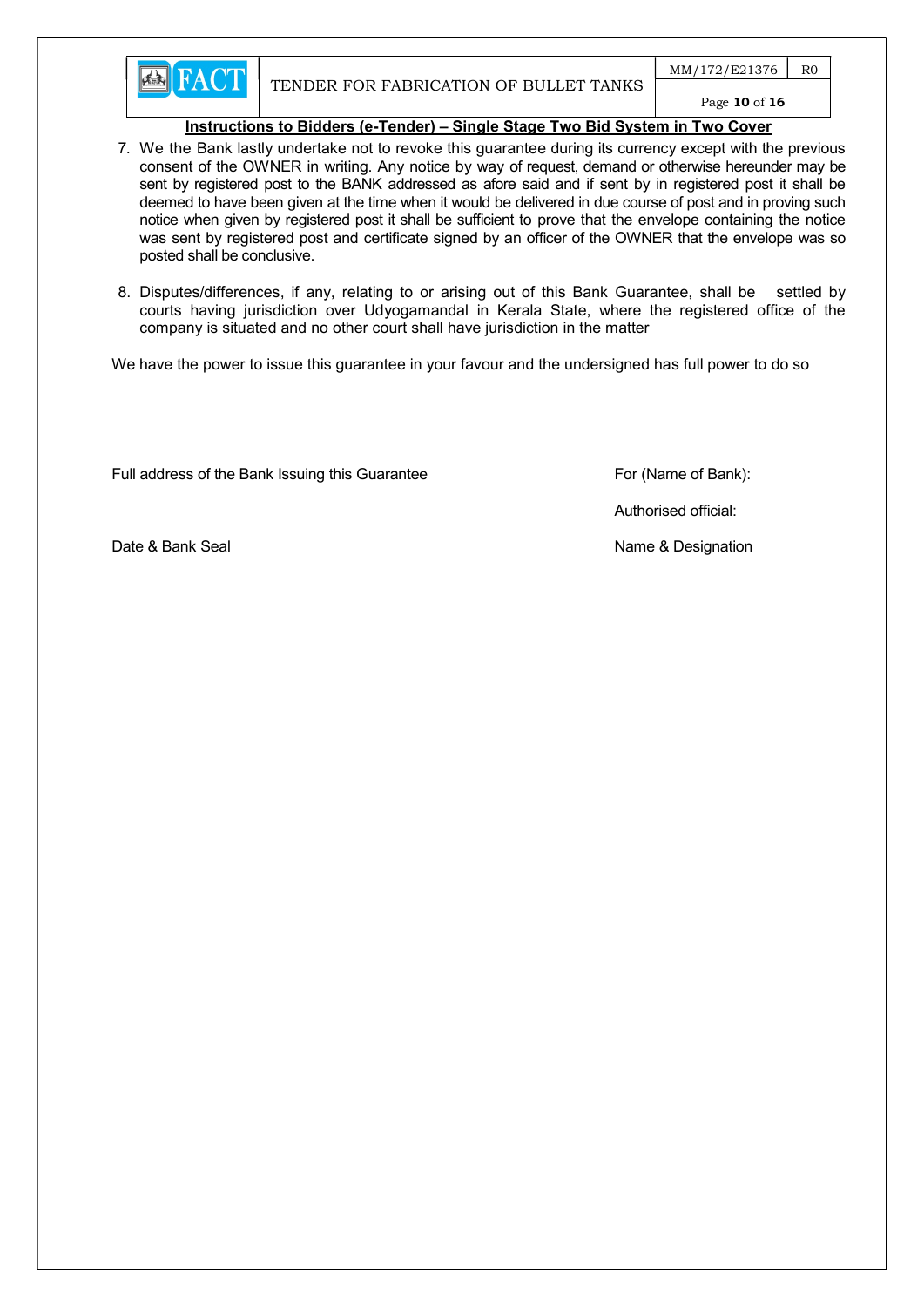

Instructions to Bidders (e-Tender) – Single Stage Two Bid System in Two Cover

(To be given on Rs. 500/- stamp paper)

# PROFORMA OF BANK GUARANTEE IN LIEU OF SECURITY DEPOSIT

(To be obtained from a Nationalised/scheduled bank in India)

The Fertilizers And Chemicals Travancore Ltd., Udyogamandal

WHEREAS FACT (Fertilisers and Chemicals Travancore Ltd., Udyogamandal P.O., Kerala, (hereinafter referred to as the Company) has placed an Order No......................... dated ........................... with M/s .......................................................... (hereinafter called the Supplier/Contractor) for the supply/work of ...................................... and where as it is one of the conditions of the said Order that the Supplier/Contractor shall either remit a sum of `………….... (Rupees .................................................. only) or furnish a Bank Guarantee for ` ..............(Rupees................................) as security deposit for the due fulfilment of the said Order by the said Supplier/Contractor. In consideration of the Company having agreed to accept a Bank Guarantee from us towards such security deposit in lieu of the cash deposit in accordance with the terms and conditions of the above Order, we, ......................................., the Bank (hereinafter referred to the Bank) do hereby undertake to pay the Company merely on demand any sum or sums from time to time demanded by the Company up to a maximum of `................. (Rupees ........................ only) being the amount of the security deposit against any loss or damage caused to or suffered by or would be caused to or suffered by the Company by reason of any breach by the said Supplier/Contractor of any of the terms and conditions contained in the said Order. We, the said Bank, do hereby undertake to pay the amount so demanded by the Company without any demur merely on a demand from the Company stating that the amount claimed is due by way of loss or damage caused to or suffered or would be caused to or suffered by the Company by reason of breach by the said Supplier/Contractor of any of the terms and conditions contained in the said Order. Any such demand made on the Bank shall be conclusive as regards the amount due and payable by the Bank under this guarantee. We undertake to pay to the Company any money so demanded notwithstanding any dispute or disputes raised by the said Supplier/Contractor in any suit or proceeding pending before any court or Tribunal relating thereto our liability under this present being absolute and unequivocal. The payment so made by us under this guarantee shall be valid discharge of our liability for payment there under and the said Supplier/Contractor shall have no claim against us for making such payment. We, .............................................., further agree that the guarantee herein contained shall remain in full force and effect during the period that would be taken for the performance of the said Order and that it shall continue to be enforceable till all the dues of the Company under or by virtue of the said Order have been fully paid and its claim satisfied or discharged or till the Company certifies that the terms and conditions of the said Order have been fully and properly carried out by the said Supplier/Contractor and accordingly discharges this guarantee.

We, .........................................., further agree with the said Company that they shall have the fullest liberty without our consent and without affecting in any manner our obligations hereunder to vary any of the terms and conditions of the said Order or to extend time of performance by the said Supplier/Contractor or to postpone for any time and from time to time any of the powers exercisable by it against the said Supplier/Contractor and either to enforce or forebear from enforcing any of the terms and conditions governing the said Order or securities available to the Company and the said Bank shall not be released from its liability under these presents by any exercise by the Company of the liberty with reference to the matters aforesaid or by reason of time being given to the said Supplier/Contractor or any other forcebearance, act or omission on the part of the Company or any indulgence by the Company to the said Supplier/Contractor or any other matter or thing whatsoever which under the law relating to sureties, but for this provision, have the effect of so relieving us. This guarantee shall not be affected by any change in the constitution of the Bank or the Company or the said Supplier/Contractor nor shall this guarantee be affected by any change in the constitution of the Company or the said Supplier/Contractor by absorption with any other body or corporation and this guarantee shall be available to or enforceable by such body or corporation. Our guarantee shall remain in force until.................................. Unless a claim or demand is made within six months after the expiry of the above date, all the Company's rights under the guarantee shall be deemed as waived/forfeited and we shall be relieved and discharged from all liabilities there under.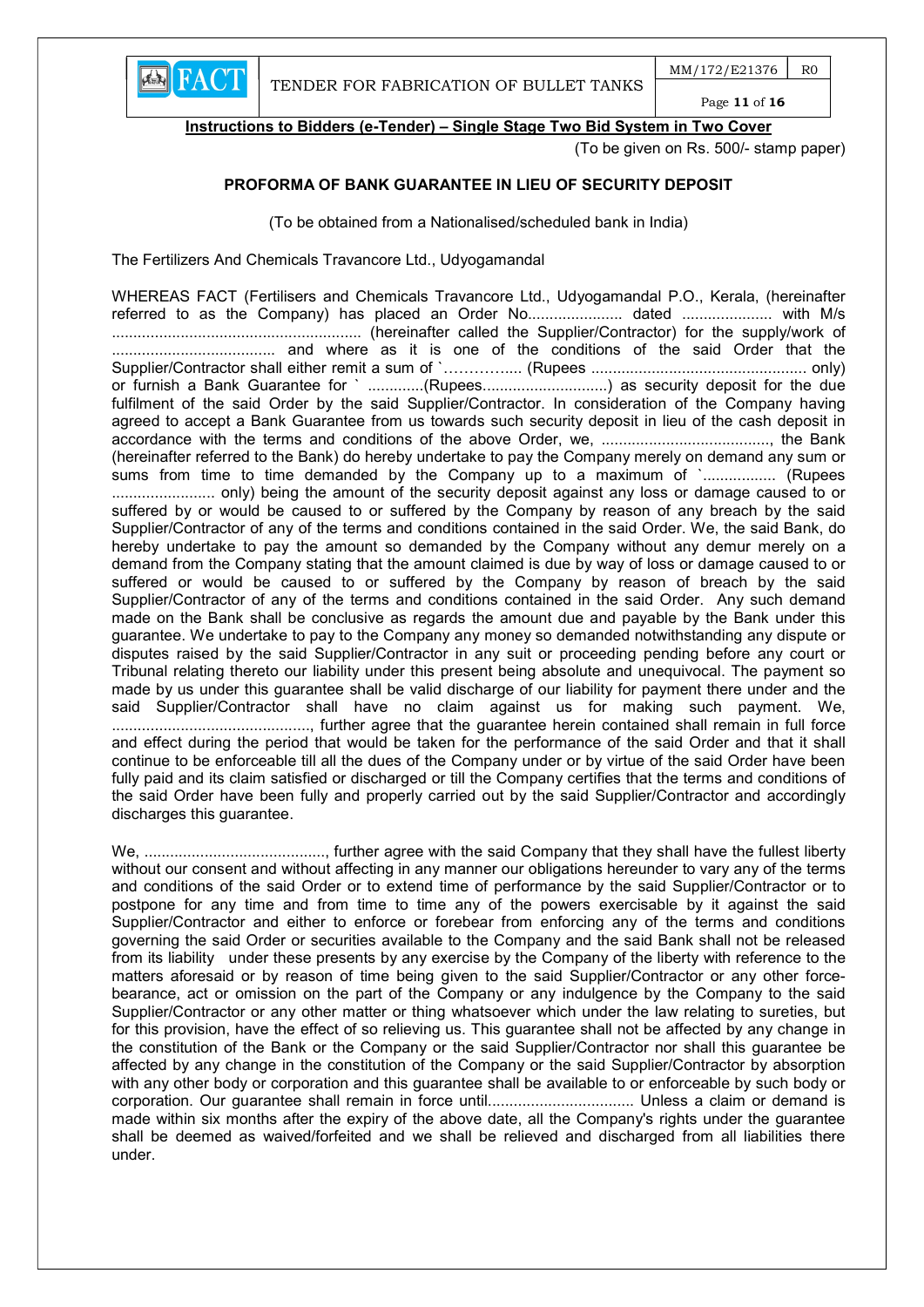

 $MM/172/E21376$  RO

# Page 12 of 16

#### Instructions to Bidders (e-Tender) – Single Stage Two Bid System in Two Cover

Notwithstanding anything contained hereinbefore, our liability under this guarantee shall be limited to an amount not exceeding `………….......... (Rupees...……………………………………………………................ only). Any notice by way of request, demand or otherwise here under may be sent by post to the Bank addressed as aforesaid and if sent by post, it shall be deemed to have given at the time when it would be delivered in due course of post and in proving such notice when given by post, it shall be sufficient to prove that the envelope containing the notice was posted and certificate signed by an officer of the Company that the envelope was so posted, shall be conclusive. Disputes/differences, if any, relating to or arising out of this Bank Guarantee, shall be settled by courts having Jurisdiction over Udyogamandal, in Kerala State, where the registered office of the Company is situated and no other court shall have jurisdiction in the matter.

We, ..............................................., Bank lastly undertakes not to revoke this guarantee during its currency except with the previous consent of the Company in writing.

Dated this .......................... day of .......................... Two Thousand.......................

For (Name of Bank)

Authorised Official

Name:

Designation:

Place:

Full address of the Branch issuing this guarantee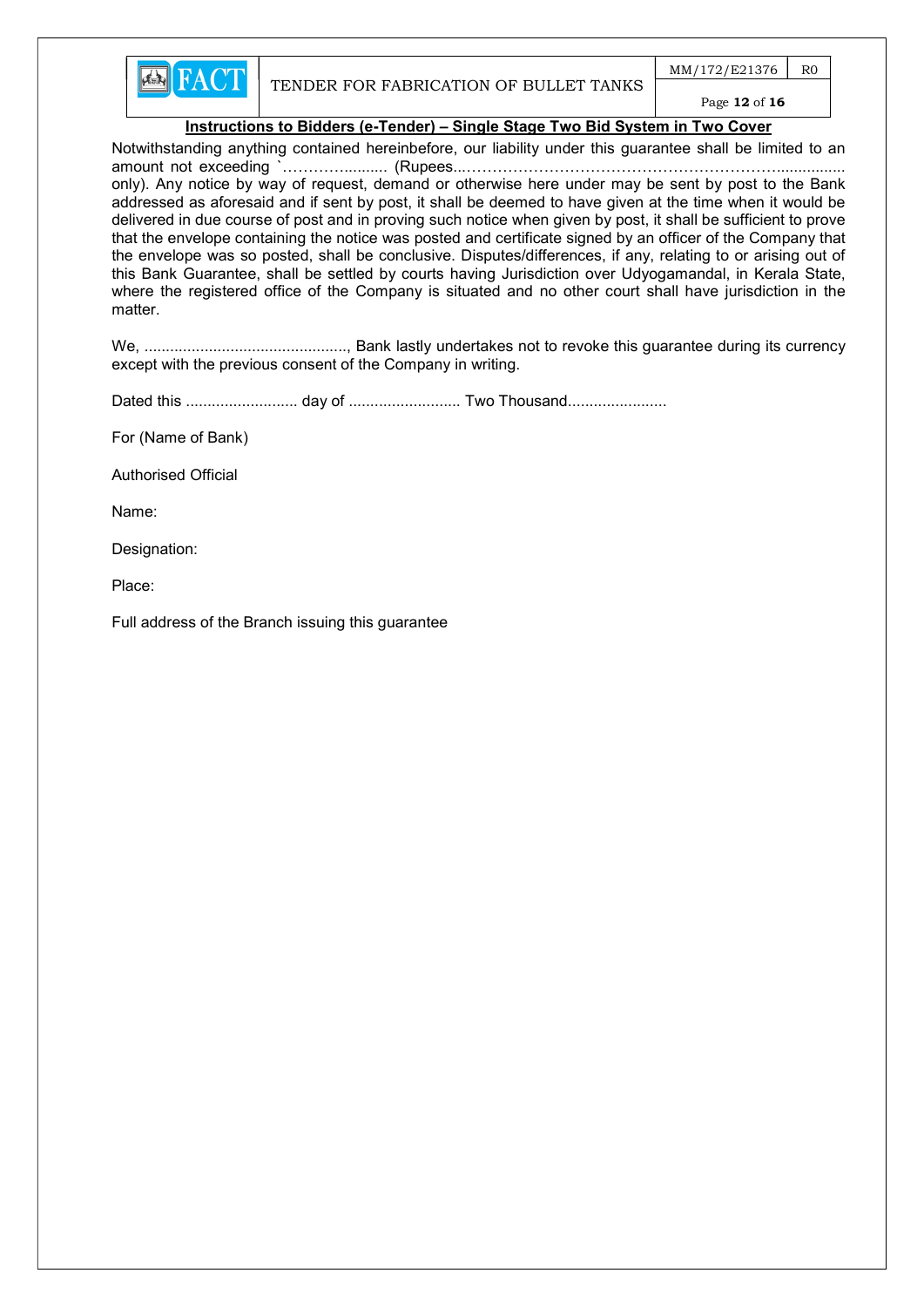

 $MM/172/E21376$  RO Page 13 of 16

Instructions to Bidders (e-Tender) – Single Stage Two Bid System in Two Cover

# INTEGRITY PACT

(To be executed on ₹ 500/- Non-judicial Stamp Paper)

#### Between

The Fetilizers and Chemicals Travancore Limited (FACT), a company formed and registered under the Travancore Companies Act IX to 1114 (Companies Act, 2013) and having its registered office at Eloor, Udyogamandal-683501, Kochi, Ernakulam District, Kerala, hereinafter referred to as "The Principal".

#### **And And And And** *And And*

.................................. hereinafter referred to as "The Bidder/ Contractor".

#### Preamble

The Principal intends to award, under laid down organization procedures, contract/s for .......................... The Principal values full compliance with all relevant laws and regulations, and the principles of economic use of resources, and of fairness / transparency in its relations with its Bidder(s) and or/Contractor(s).

In order to achieve these goals, the Principal will appoint an Internal External Monitor (EIM), who will monitor the tender process and execution of the contact for compliance with the principle mentioned above.

#### Section 1 - Commitments of the Principal

(1) The Principal commits itself to take all measures necessary to prevent corruption and to observe the following principles:

a) No employee of the Principal, personally or through family members, will in connection with the tender, or the execution of the contract, demand, take a promise for or accept, for self or third person, any material or immaterial benefit which the person is not legally entitled to.

b) The Principal will, during the tender process, treat all Bidder(s) with equity and reason. The Principal will in particular, before and during the tender process, provide to all Bidder(s) the same information and will not provide to any Bidder(s) confidential / additional information through which the Bidder(s) could obtain an advantage in relation to the tender process or the contract execution.

c) The Principal will exclude from the process all known prejudiced/interested persons.

(2) If the Principal obtains information on the conduct of any of its employees which is a criminal offence under the India Penal Code / Prevention of Corruption Act, or if there be a substantive suspicion in this regard, the Principal will inform the Vigilance Officer and in addition can initiate disciplinary actions.

# Section 2 - Commitments of the Bidder(s) / Contractor(s)

(1)The Bidder(s) / Contractor(s) commits themselves to take all measures necessary to prevent corruption. He commits himself to observe the following principles during his participation in the tender process and during the contract execution.

a) The Bidder(s) / Contractor(s) will not, directly or through any other person or firm, offer, promise or give to any of the Principal's employees involved in the tender process or the execution of the contract or to any third person, any material or immaterial benefit which he/she is not legally entitled to, i n order to obtain in exchange, any advantage of any kind whatsoever during the tender process or during the execution of the contract.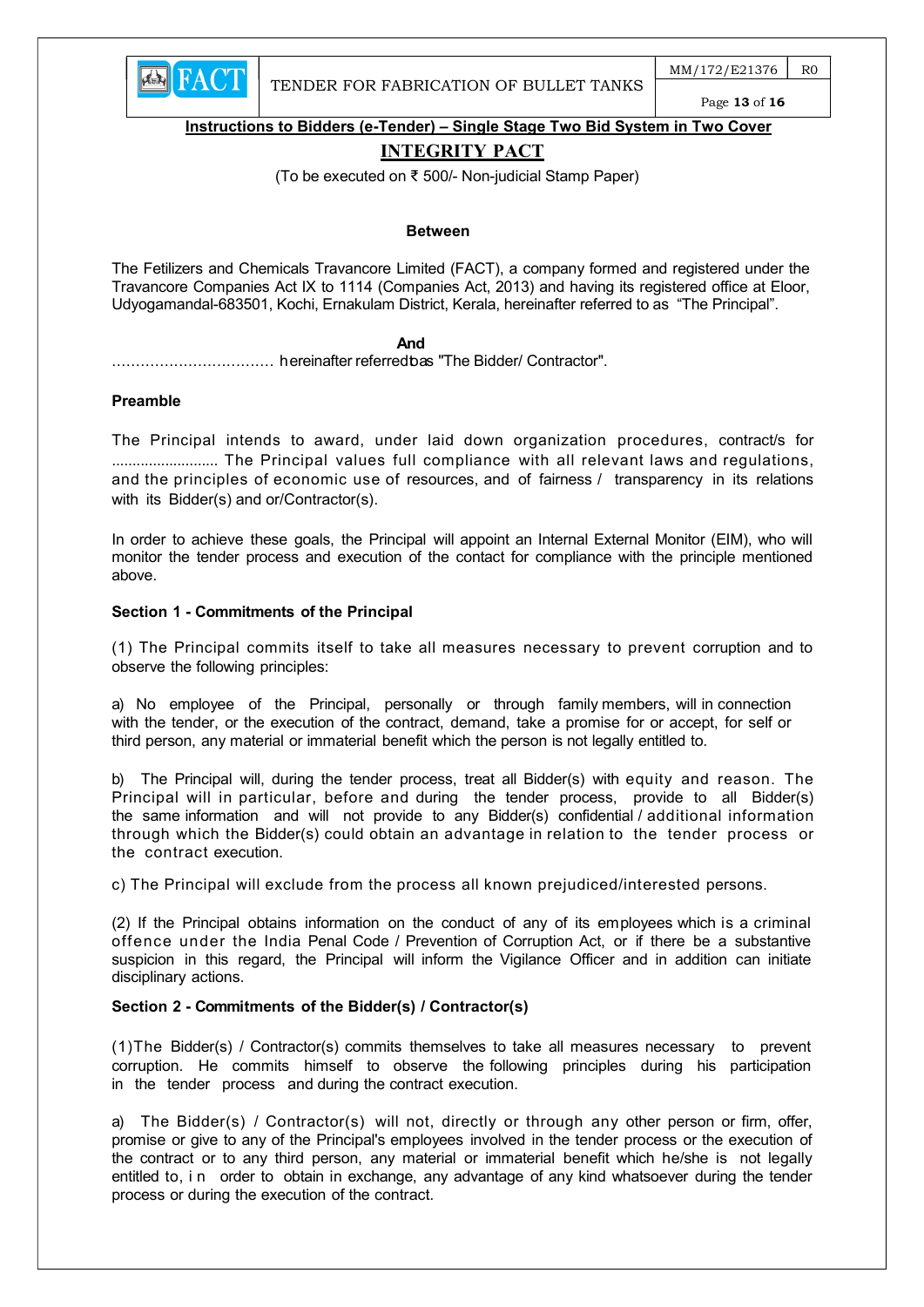

Page 14 of 16

# Instructions to Bidders (e-Tender) – Single Stage Two Bid System in Two Cover

b) The Bidder(s) / Contractor(s) will not enter with other Bidders into any undisclosed agreement or understanding, whether formal or informal. This applies in particular to prices, specifications, certifications, subsidiary contracts, submission or non-submission of bids or any other actions to restrict competitiveness or to introduce cartelisation in the bidding process.

c) The Bidder(s) / Contractor(s) will not commit any offence under the relevant IPC/PC Act; further the Bidder(s)/Contractor(s) will not use improperly, for purposes of competition or personal gain, or pass on to others, any information or document provided by the Principal as part of the business relationship, regarding plans, technical proposals and business details, including information contained or transmitted electronically.

d) The Bidder(s) / Contractor(s) of foreign origin shall disclose the name and address of the Agents / Representatives in India, if any. Similarly, The Bidder(s) / Contractor(s) of Indian Nationality shall furnish the name and address of the foreign principals, if any. All the payments made to the India agent/representative have to be in Indian rupees only.

e) The Bidder(s) / Contractor(s) will, when presenting his bid, disclose any and all payments he has made, is committed to, or intends to make to agents, brokers or any other intermediaries in connection with the award of the contract.

(2) The Bidder(s) / Contractor(s) will not instigate third persons to commit offences outlined above or be an accessory to such offences.

#### Section 3 - Disqualification from tender process and exclusion from future contracts

If the Bidder(s)/Contractor(s), before award or during the execution of has committed a transgression through a violation of Section 2 above or in any other form such as to put his reliability or credibility in question, the Principal is entitled to disqualify the Bidder(s)/ Contractor(s) from the tender process or to terminate the contract, if already signed, for such reason.

#### Section 4 - Compensation for Damages

(1) If the Principal has disqualified the Bidder(s) from the tender process prior to the award according to Section 3, the Principal is entitled to demand and recover the damages equivalent to Earnest Money Deposit/Bid Security.

(2) If the Principal has terminated the contract according to Section 3, or if the Principal is entitled to terminate the contract according to Section 3, the Principal shall be entitled to demand and recover from the Contractor l iquidated damages of the contract value or the amount equivalent to Performance Bank Guarantee.

#### Section 5 - Previous Transgression

(1) The Bidder declares that no previous transgression occurred in the last 3 years with any other Company in India conforming to the anti-corruption approach including Public Sector Enterprise in India that could justify his exclusion from the tender process.

(2) If the Bidder makes incorrect statement on this subject, he can be disqualified from the tender process and appropriate action can be taken including termination of contract, if already awarded, for such reason.

# Section 6 - Equal treatment of all Bidders / Contractors / Subcontractors

(1)The Bidder(s)/Contractor(s) undertakes(s) to demand from all subcontractors a commitment in conformity with this Integrity Pact, and to submit it to the Principal before contract signing.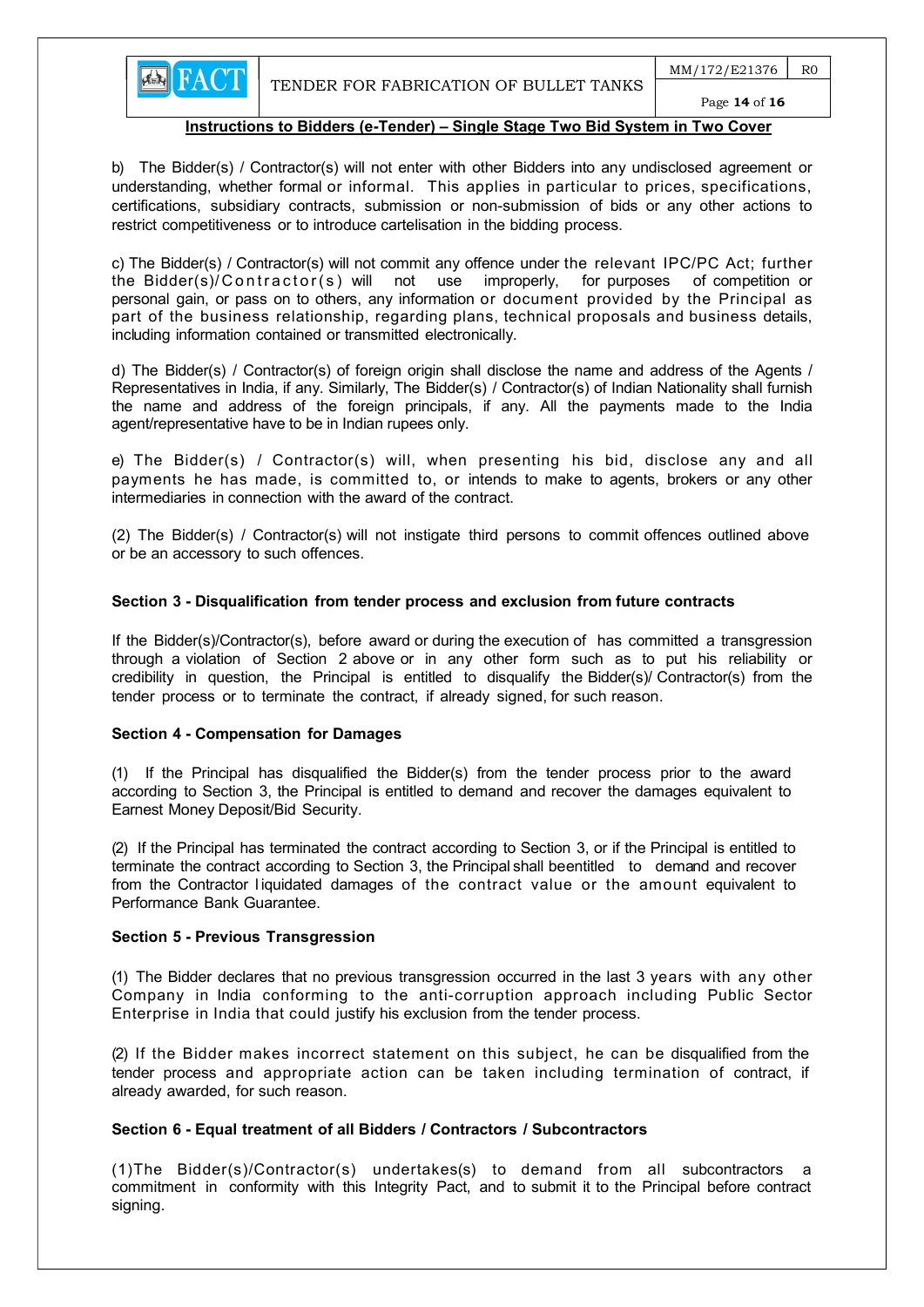

(2) The Principal will enter into agreements with identical conditions as this one with all Bidders, Contractors/Suppliers and Subcontractors.

(3) The Principal will disqualify from the tender process all Bidders who do not sign this Pact or violate its provisions.

#### Section 7 – Criminal charges against violating Bidder(s) / Contractor(s) / Subcontractor(s)

If the Principal obtains knowledge of conduct of a Bidder, Contractor or Subcontractor, or of an employee or a representative or an associate of a Bidder, Contractor, or Subcontractor which constitutes corruption, or if the Principal has substantive suspicion in this regard, the Principal will inform the same to the Chief Vigilance Officer.

#### Section 8 - Independent External Monitor/Monitors

(1)T he Principal appoints competent and credible Independent External Monitor for this Pact. The task of the Monitor is to review independently and objectively, whether and to what extent the parties comply with the obligations under this agreement.

(2) The Monitor is not subject to instructions by the representatives of the parties and performs his functions neutrally and independently. It will be obligatory for him to treat the obligations and document of the Bidder(s)/Contractor(s) as confidential. He reports to the Chairperson and managing Director, FACT.

(3) The Bidder(s)/Contractor(s) accepts that the Monitor has the right to access without restriction to all Project documentation of the Principal including that provided by the Contractor. The Contractor will also grant the Monitor, upon his request and demonstration of a valid interest, unrestricted and unconditional access to this project documentation. The same is applicable to Subcontractors. The Monitor is under contractual obligation to treat the information and documents of the Bidder(s)/Contractor(s)/ Subcontractor(s) with confidentially.

(4) The Principal will provide to the Monitor sufficient information about all meetings among the parties related to the Project provided such meetings could have an impact on the contractual relations between the Principal and the Contractor. The parties offer to the Monitor the option to participate in such meetings.

(5) As soon as the Monitor notices, or believes to notice, a violation of this agreement, he will so inform the Management of the Principal and request the Management to discontinue or to take corrective action, or to take other relevant action. The Monitor can in this regard submit non-binding recommendation. Beyond this, the Monitor has no right to demand from the parties that they act in a specific manner, refrain from action or tolerate action.

(6) The Monitor will submit a written report to the Chairman and Managing Director, FACT within 8 to 10 weeks from the date of reference or intimation to him by the Principal and, should the occasion arise, submit proposals for correcting problematic situations.

 (7) Monitor shall be entitled to compensation on the same terms as being extended to / provided to Independent Director on FACT Board.

(8) If the M on it or has reported to the Chairman and Managing Director, FACT, a substantiated suspicion of an offence under relevant IPC/PC Act, and the Chairman and Managing Director, FACT has not, within reasonable time, taken visible action to proceed against such offence or reported it to the Chief Vigilance Officer, the Monitor may also transmit this information directly to the Central Vigilance Commissioner.

(9) The word 'Monitor' would include both singular and plural.